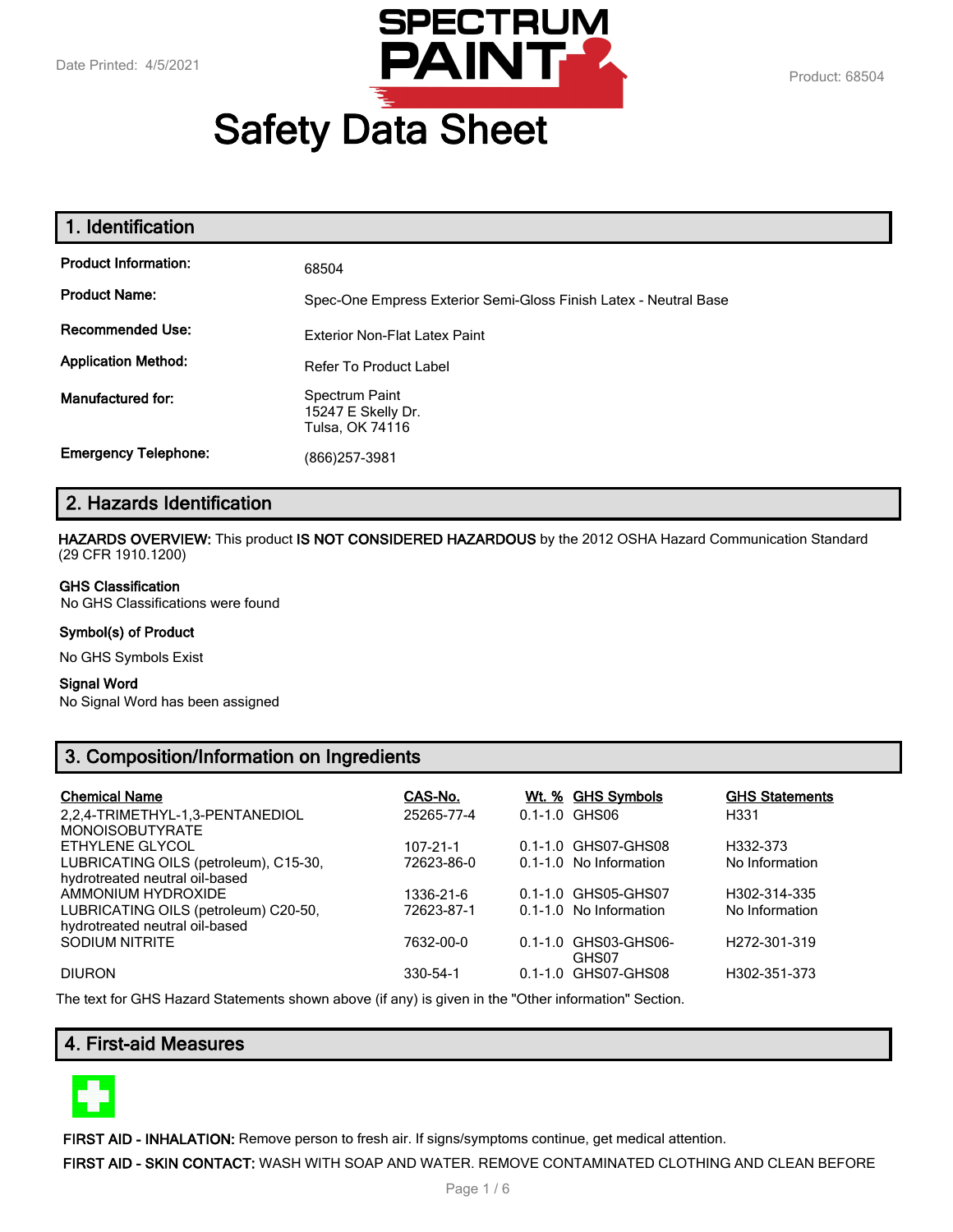#### REUSE.

**FIRST AID - EYE CONTACT:** FLUSH EYES WITH WATER FOR AT LEAST 15 MINUTES. GET MEDICAL HELP IF IRRITATION PERSISTS.

**FIRST AID - INGESTION:** Due to possible aspiration into the lungs, DO NOT induce vomiting if ingested. Have the victim drink 8 to 10 ounces (240 - 300 ml) of water to dilute the material in the stomach. If vomiting occurs naturally, have the victim lean forward to reduce the risk of aspiration. Consult a physician immediately.

# **5. Fire-fighting Measures**

**UNUSUAL FIRE AND EXPLOSION HAZARDS:** Container may rupture on heating.

**SPECIAL FIREFIGHTING PROCEDURES:** Use a self-contained breathing apparatus with full facepiece operated in pressuredemand or other positive pressure mode. USE WATER SPRAY TO COOL FIRE EXPOSED CONTAINERS.

**EXTINGUISHING MEDIA:** Alcohol Foam, Carbon Dioxide, Dry Chemical, Foam, Water Fog

## **6. Accidental Release Measures**

**ENVIRONMENTAL PRECAUTIONS:** No Information

**STEPS TO BE TAKEN IN CASE MATERIAL IS RELEASED OR SPILLED:** ISOLATE HAZARD AREA AND KEEP UNNECESSARY PEOPLE AWAY. DO NOT ALLOW THE LIQUID TO ENTER INTO ANY SEWERS, ONTO THE GROUND OR INTO ANY BODY OF WATER. FOR LARGE SPILLS, USE A DIKE AND PUMP INTO APPROPRIATE CONTAINERS. SMALL SPILLS, DILUTE WITH WATER AND RECOVER OR USE NON-COMBUSTIBLE ABSORBENT MATERIAL AND SHOVEL INTO WASTE CONTAINERS.

## **7. Handling and Storage**



**HANDLING:** KEEP FROM FREEZING.

**STORAGE:** Store in a cool dry area. KEEP OUT OF REACH OF CHILDREN.

## **8. Exposure Controls/Personal Protection**

| Ingredients with Occupational Exposure Limits             |                             |                       |                     |                         |
|-----------------------------------------------------------|-----------------------------|-----------------------|---------------------|-------------------------|
| <b>Chemical Name</b>                                      | <b>ACGIH TLV-TWA</b>        | <b>ACGIH-TLV STEL</b> | <b>OSHA PEL-TWA</b> | <b>OSHA PEL-CEILING</b> |
| 2.2.4-TRIMETHYL-1.3-PENTANEDIOL<br><b>MONOISOBUTYRATE</b> | N.E.                        | N.E.                  | N.E.                | N.E.                    |
| ETHYLENE GLYCOL                                           | 50 ppm                      | N.E.                  | N.E.                | 100 mg/m $3$            |
| LUBRICATING OILS (petroleum), C15-30, 5 mg/m3             |                             | 10 mg/m $3$           | $5 \text{ mg/m}$    | N.E.                    |
| hydrotreated neutral oil-based                            |                             |                       |                     |                         |
| AMMONIUM HYDROXIDE                                        | 25ppm                       | 35 ppm                | N.E.                | N.E.                    |
| LUBRICATING OILS (petroleum) C20-50, 5 mg/m3              |                             | $10 \text{ mg/m}$     | $5 \text{ mg/m}$    | N.E.                    |
| hydrotreated neutral oil-based                            |                             |                       |                     |                         |
| <b>SODIUM NITRITE</b>                                     | N.E.                        | N.E.                  | N.E.                | N.E.                    |
| <b>DIURON</b>                                             | $10 \text{ mg/m}$ $3/8$ hrs | N.E.                  | 10 $mg/m3/10$ hrs   | N.E.                    |

**Further Advice: MEL = Maximum Exposure Limit OES = Occupational Exposure Standard SUP = Supplier's Recommendation Sk = Skin Sensitizer N.E. = Not Established**

#### **Personal Protection**



**RESPIRATORY PROTECTION:** In order to avoid inhalation of spray-mist and sanding dust, all spraying and sanding must be done wearing adequate respirator.

**SKIN PROTECTION:** Sensitive individuals should wear gloves to prevent repeated contact.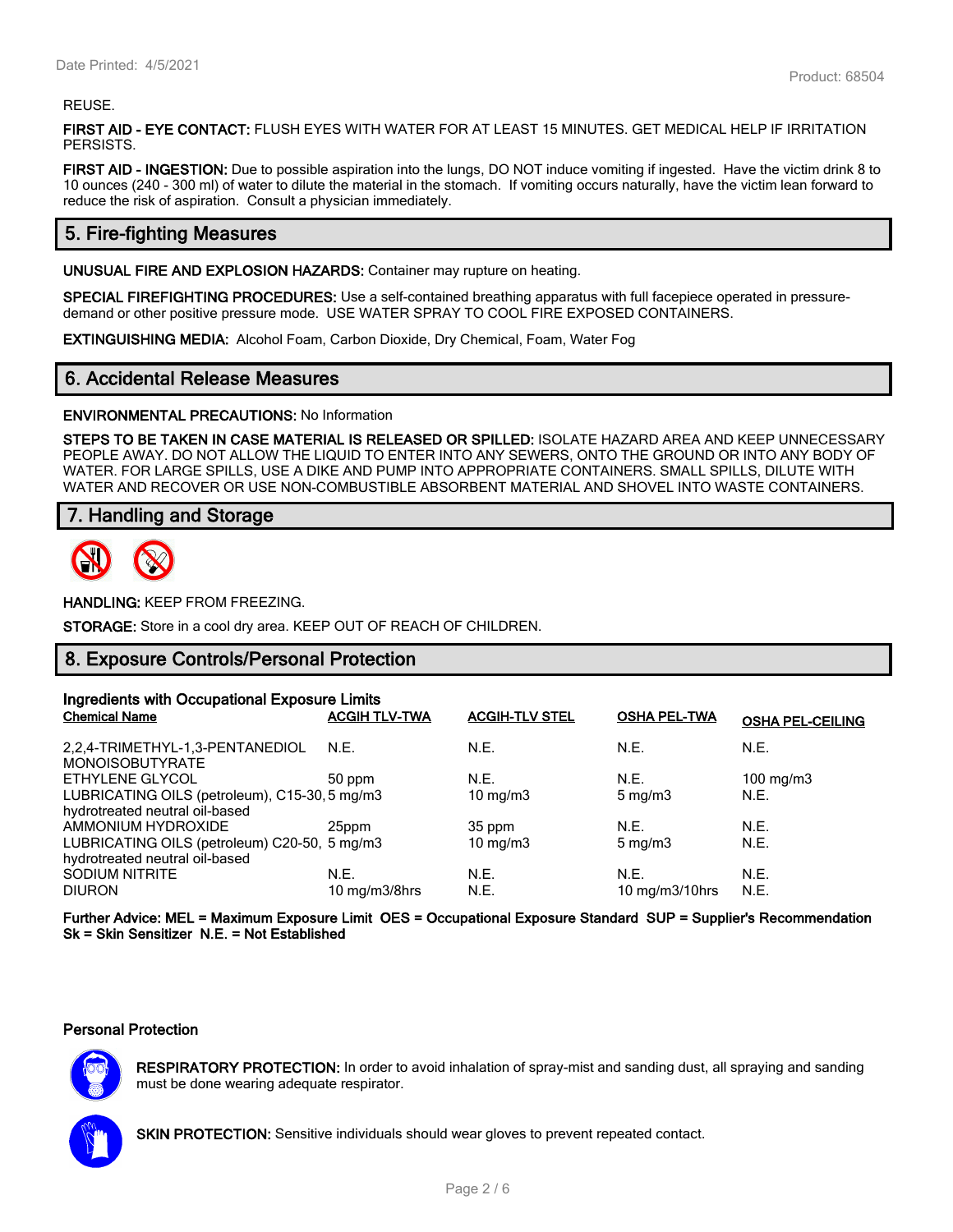

**EYE PROTECTION:** Safety glasses with side-shields



**OTHER PROTECTIVE EQUIPMENT:** No Information



**HYGIENIC PRACTICES:** Wash hands before eating, drinking, or smoking.

# **9. Physical and Chemical Properties**

| Appearance:<br>Odor:<br>Density, Ib/gal:<br>Freeze Point, °C:<br><b>Solubility in Water:</b><br>Decomposition temperature, °C | Thick Liguid<br>Slight Ammonia Odor<br>$8.45 - 8.85$<br>No Information<br>No Information<br>No Information | <b>Physical State:</b><br><b>Odor Threshold:</b><br>pH:<br>Viscosity:<br>Partition Coefficient, n-octanol/<br>water: | Liguid<br>No Information<br>No Information<br>No Information<br>No Information |
|-------------------------------------------------------------------------------------------------------------------------------|------------------------------------------------------------------------------------------------------------|----------------------------------------------------------------------------------------------------------------------|--------------------------------------------------------------------------------|
| Boiling Range, °C:                                                                                                            | $98 - 104$                                                                                                 | <b>Explosive Limits, %:</b>                                                                                          | N/A                                                                            |
| Combustibility:                                                                                                               | Does Not Support Combustion                                                                                | Flash Point, °C:                                                                                                     | Not Applicable                                                                 |
| <b>Evaporation Rate:</b>                                                                                                      | Slower Than Ether                                                                                          | Auto-Ignition Temperature, °C                                                                                        | No Information                                                                 |
| <b>Vapor Density:</b>                                                                                                         | Lighter Than Air                                                                                           | Vapor Pressure, mmHg:                                                                                                | No Information                                                                 |

(See "Other information" Section for abbreviation legend)

# **10. Stability and Reactivity**

**STABILITY:** THIS MATERIAL IS STABLE UNDER NORMAL STORAGE AND HANDLING CONDITIONS.

**CONDITIONS TO AVOID:** AVOID HIGH TEMPERATURES AND FREEZING.

**INCOMPATIBILITY:** No Information

**HAZARDOUS DECOMPOSITION PRODUCTS:** MAY GENERATE TOXIC OR IRRITATING COMBUSTION PRODUCTS. MAY GENERATE CARBON MONOXIDE GAS.

## **11. Toxicological Information**



**Practical Experiences**

**EFFECT OF OVEREXPOSURE - INHALATION:** Inhalation may cause irritation to the respiratory tract (nose, mouth, mucous membranes).

**EFFECT OF OVEREXPOSURE - SKIN CONTACT:** PROLONGED OR REPEATED CONTACT MAY CAUSE IRRITATION.

**EFFECT OF OVEREXPOSURE - EYE CONTACT:** MILD EYE IRRITANT.

**EFFECT OF OVEREXPOSURE - INGESTION:** May be harmful if swallowed. May cause gastrointestinal disturbance.

**EFFECT OF OVEREXPOSURE - CHRONIC HAZARDS:** No Information

**CARCINOGENICITY:** No Information

**PRIMARY ROUTE(S) OF ENTRY:** Eye Contact, Ingestion, Inhalation, Skin Contact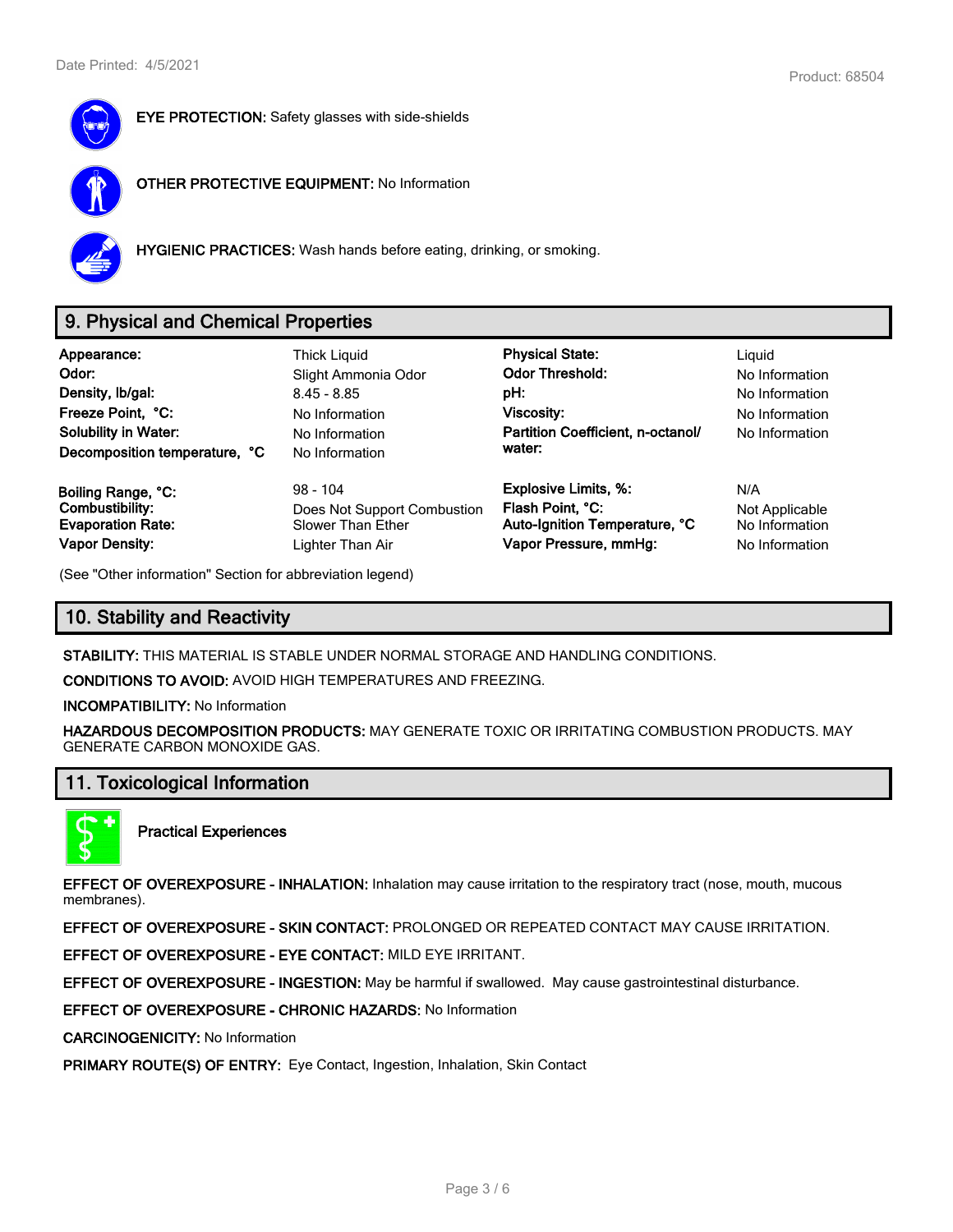#### **Acute Toxicity Values The acute effects of this product have not been tested. Data on individual components are tabulated below**

| CAS-No.        | <b>Chemical Name</b>            | Oral LD50         | Dermal LD50                     | Vapor LC50              |
|----------------|---------------------------------|-------------------|---------------------------------|-------------------------|
| 25265-77-4     | 2,2,4-TRIMETHYL-1,3-PENTANEDIOL | 6,500 mg/kg (Rat) | > 15,200 mg/kg                  | > 3.55 mg/L, 6 hr (Rat) |
|                | <b>MONOISOBUTYRATE</b>          |                   | (Rabbit)                        |                         |
| $107 - 21 - 1$ | ETHYLENE GLYCOL                 | 4,700 mg/kg (Rat) | 10,626 mg/kg (Rabbit) > 20 mg/L |                         |
| 1336-21-6      | AMMONIUM HYDROXIDE              | 350 mg/kg (Rat)   | N.I.                            | N.I.                    |
| 7632-00-0      | SODIUM NITRITE                  | 157.9 mg/kg (Rat) | N.I.                            | N.I.                    |

N.I. = No Information

# **12. Ecological Information**

**ECOLOGICAL INFORMATION:** No Information

## **13. Disposal Information**



**Product**

**DISPOSAL METHOD:** DO NOT DUMP INTO ANY SEWERS, ON THE GROUND, OR INTO ANY BODY OF WATER. ALL DISPOSAL METHODS MUST BE IN COMPLIANCE WITH ALL FEDERAL, STATE/PROVINCIAL, AND LOCAL LAWS AND REGULATIONS.

**STEPS TO BE TAKEN IN CASE MATERIAL IS RELEASED OR SPILLED:** ISOLATE HAZARD AREA AND KEEP UNNECESSARY PEOPLE AWAY. DO NOT ALLOW THE LIQUID TO ENTER INTO ANY SEWERS, ONTO THE GROUND OR INTO ANY BODY OF WATER. FOR LARGE SPILLS, USE A DIKE AND PUMP INTO APPROPRIATE CONTAINERS. SMALL SPILLS, DILUTE WITH WATER AND RECOVER OR USE NON-COMBUSTIBLE ABSORBENT MATERIAL AND SHOVEL INTO WASTE CONTAINERS.

**Hazard SubClass:** Not Regulated

**DOT UN/NA Number:** Not Regulated

## **14. Transport Information**

**SPECIAL TRANSPORT PRECAUTIONS:** Not Regulated by DOT

**DOT Proper Shipping Name:** Not Regulated **Packing Group:** Not Regulated

**DOT Technical Name:**

Not Regulated **Resp. Guide Page:** No Information

**DOT Hazard Class:** Not Regulated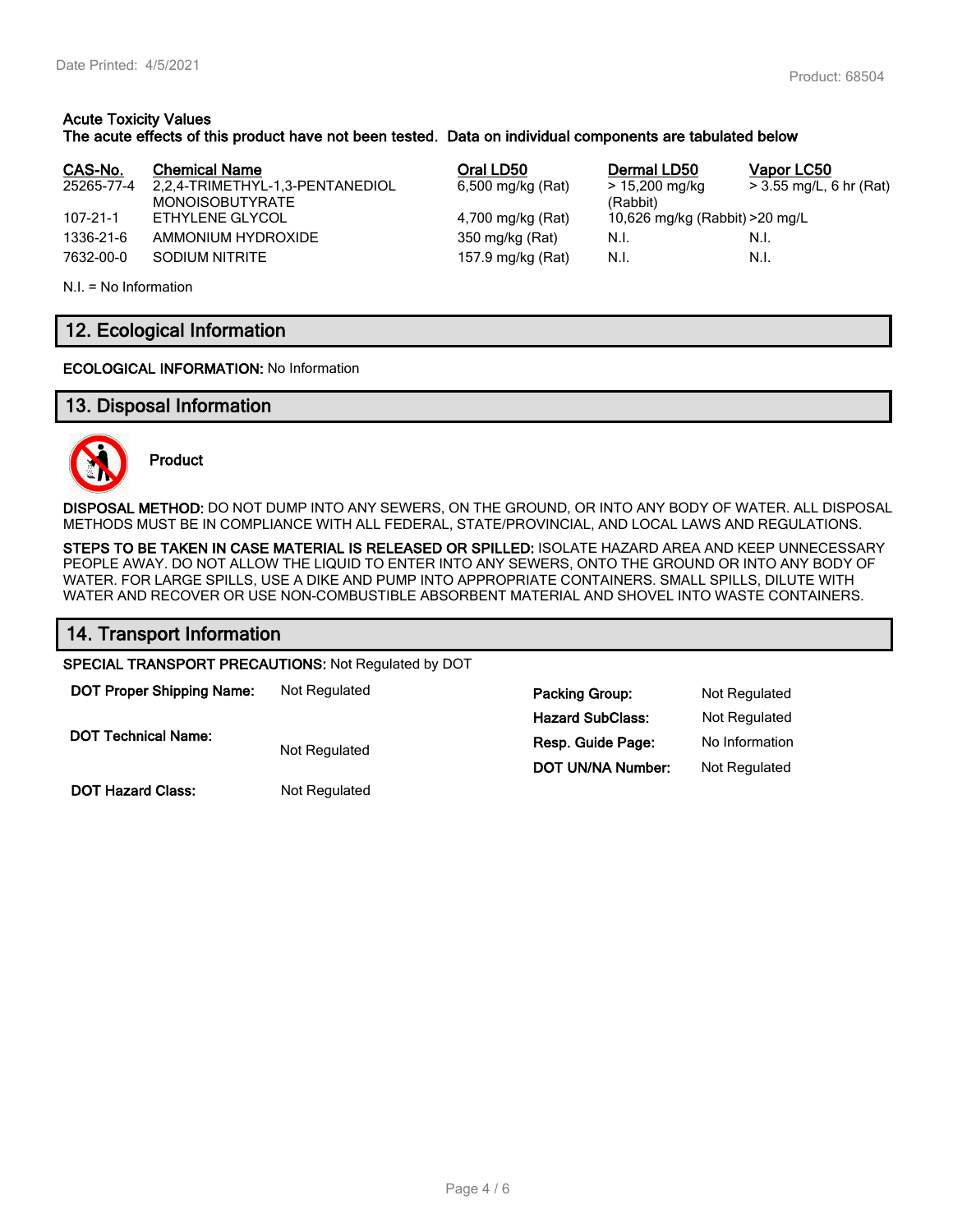# **15. Regulatory Information**

## **U.S. Federal Regulations:**

#### **CERCLA - SARA Hazard Category**

This product has been reviewed according to the EPA 'Hazard Categories' promulgated under Sections 311 and 312 of the Superfund Amendment and Reauthorization Act of 1986 (SARA Title III) and is considered, under applicable definitions, to meet the following categories:

None Known

#### **SARA SECTION 313:**

This product contains the following substances subject to the reporting requirements of Section 313 of Title III of the Superfund Amendment and Reauthorization Act of 1986 and 40 CFR part 372:

#### **Chemical Name CAS-No.**

AMMONIUM HYDROXIDE 1336-21-6

### **TOXIC SUBSTANCES CONTROL ACT:**

This product contains the following chemical substances subject to the reporting requirements of TSCA 12(B) if exported from the United States:

No TSCA components exist in this product.

# **U.S. State Regulations: NEW JERSEY RIGHT-TO-KNOW:**

The following materials are non-hazardous, but are among the top five components in this product.

| <b>Chemical Name</b>   |  |
|------------------------|--|
| <b>WATFR</b>           |  |
| <b>ACRYLIC POLYMER</b> |  |

## **PENNSYLVANIA RIGHT-TO-KNOW**

The following non-hazardous ingredients are present in the product at greater than 3%.

**Chemical Name CAS-No.** ACRYLIC POLYMER **Proprietary** Proprietary

## **International Regulations: As follows -**

#### **CANADIAN WHMIS:**

This MSDS has been prepared in compliance with Controlled Product Regulations except for the use of the 16 headings.

**WHMIS Class** No Information

WATER 7732-18-5

**Chemical Name CAS-No.** WATER 7732-18-5 Proprietary